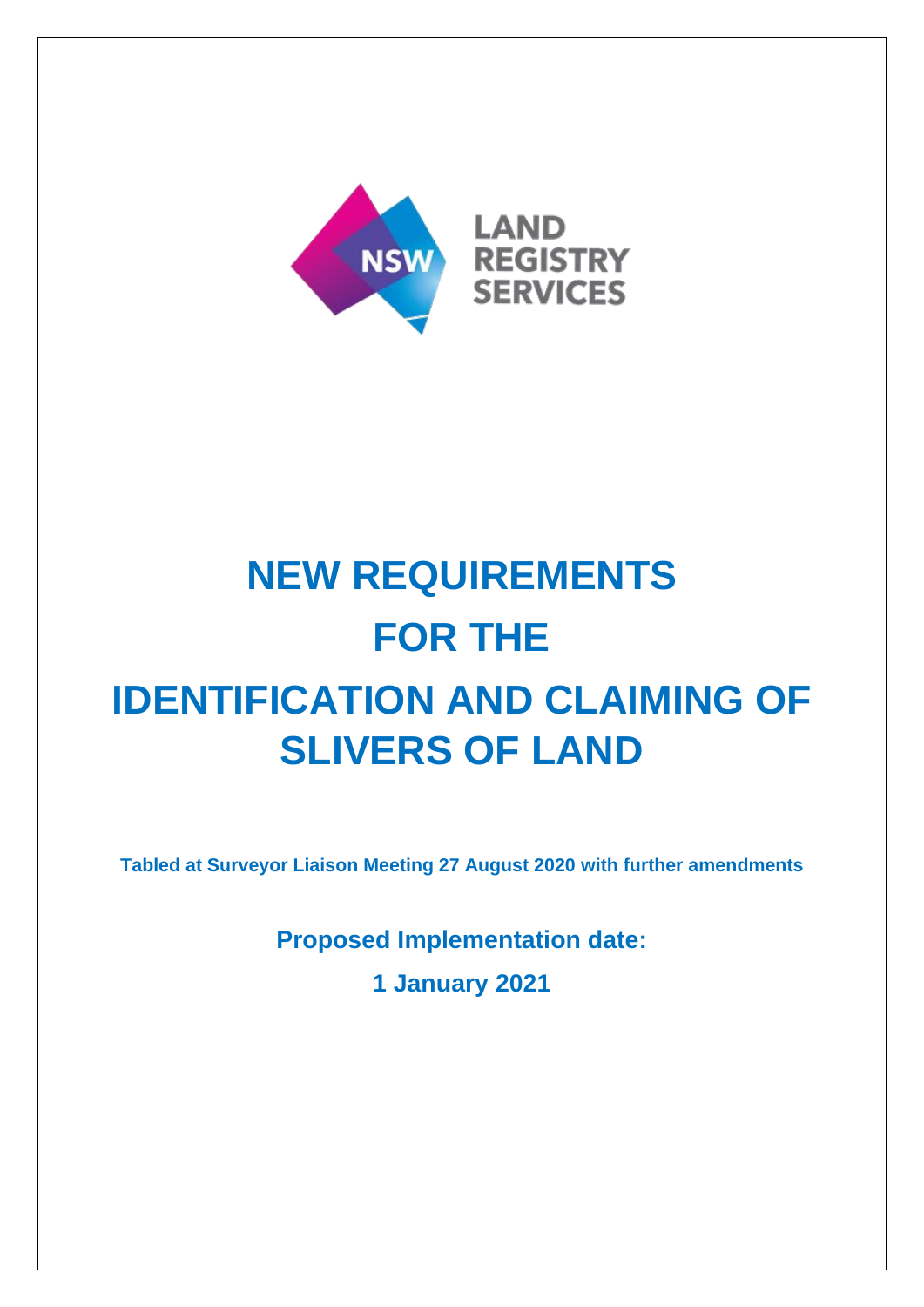## **INTRODUCTION**

**The following industry paper has been developed as a guide for registered land surveyors who are preparing deposited plans of survey over Old System or Limited Torrens Title land.** 

**Upon implementation, the new policy will require landholders, developers and surveyors to deal with the whole of the land in the subject Deed or Limited Folio. The policy seeks to minimise the creation of small sliver parcels of remnant land and ensure that, where their creation is unavoidable, all sliver parcels will be fully defined by survey.**

## **BACKGROUND**

**Slivers, as referred to throughout this document, are small strips of land that are sometimes created when Old System or Limited Title parcels are surveyed for conversion to full Torrens Title. They arise where part of the land (other than Crown land) in the Deed or Limited Folio has been adversely occupied by an adjoining owner for a period greater than twelve years.**

**In these situations, the documentary owner is only able to include the adversely occupied land in their new title with the consent of the adjoining owner in possession. Where consent is obtained and full Torrens Title is issued, the adjoining owner will lose any rights they have over the occupied land and will not be able to claim that land by possession in the future. Where consent is not sought or not given, the occupier of the sliver can generally only consolidate the land into their title by way of possession, which may require a primary application or a possessory application to be undertaken.**

**Where consent has not been obtained, the extent of the delimitation survey has, in many cases, been restricted to include only the occupied land. The sliver is typically not fully defined by survey in the new plan, and the intentions of the adjoining owner in possession are often not known at the time of plan registration.**

**Notwithstanding the lack of survey definition of the slivers on the new plan, they are identifiable on the Digital Cadastral Database (DCDB) and were being separately valued by the Valuer-General. The valuation of slivers has caused community concern, especially when the sliver was being rated by some local Councils. Documentary owners were being levied with separate rate notices for a small strip of land they were no longer occupying and where the right to deal with the land had been lost through adverse possession.**

**The Valuer-General has agreed to an interim Moratorium on assigning values to slivers which has resulted in rate notices no longer being issued, pending a more permanent solution being found.** 

**The Office of the Registrar General (ORG) and NSW Land Registry Services (NSW LRS) have, with the support of the Surveyor General, developed a**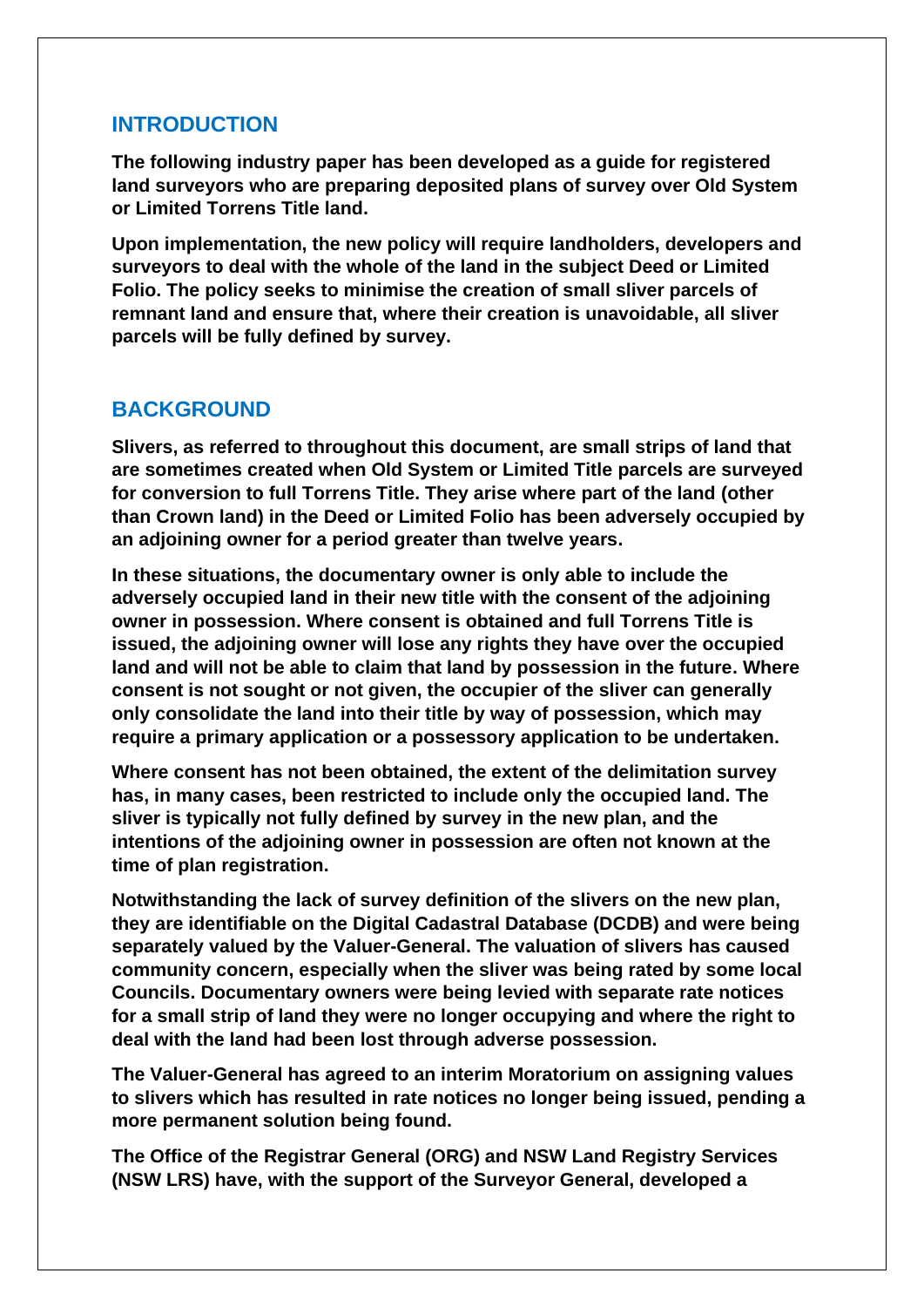**solution which provides a comprehensive approach to potential sliver situations, resolving problems surrounding the valuation of slivers and the issue of rates notices.** 

**The new policy introduces processes to:**

- o **prevent, wherever possible, the sliver being created, left unclaimed or unidentified;**
- o **where a sliver is unavoidable, identify the sliver as a separate lot in the new plan;**
- o **introduce titling solutions to ensure that where a sliver is created, no title will be issued;**
- o **introduce a simplified and cost-effective process to allow for the vesting of legal ownership of the sliver into the name of the adjoining owner in possession.**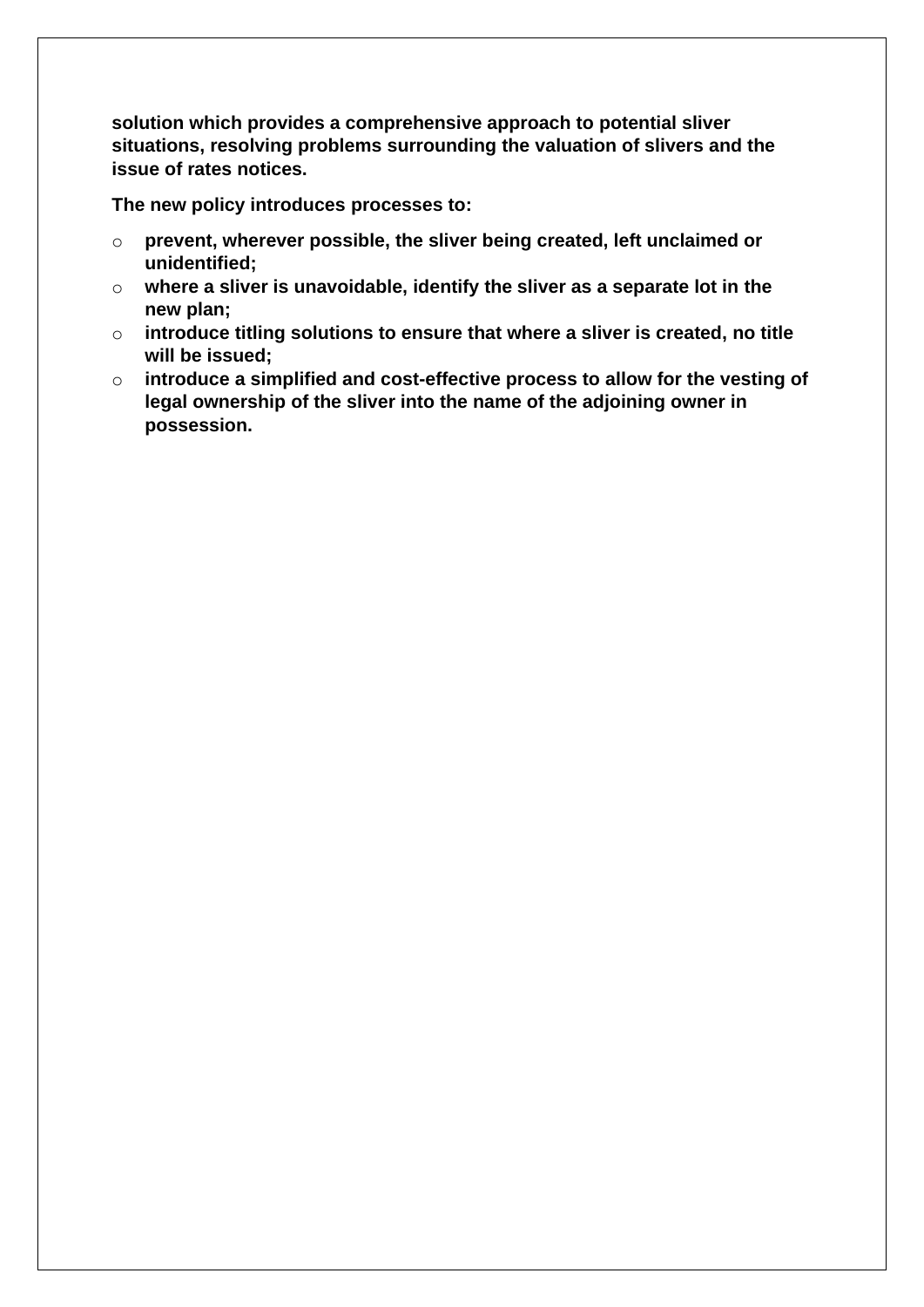# **CURRENT PRACTICE**

**Currently, slivers are identified on the plan as "Part" of the land in a former Folio (or Deed) (see Diagram A below). The land represented by the sliver lot remains in the former, cancelled Folio and a notation like the following is made (the sliver being the residue remaining):** 

'*DP……………. \*\*\*FOLIO CANCELLED\*\*\*\*\*RESIDUE REMAINS BEING UNDEFINED RESIDUE, NEW FOLIOS HAVE BEEN CREATED FOR LOT(S) …..'*



**Diagram A:** Current practice of defining a sliver parcel. The example shown above is for a Plan of Delimitation of Part of Lot 24 in DP6789.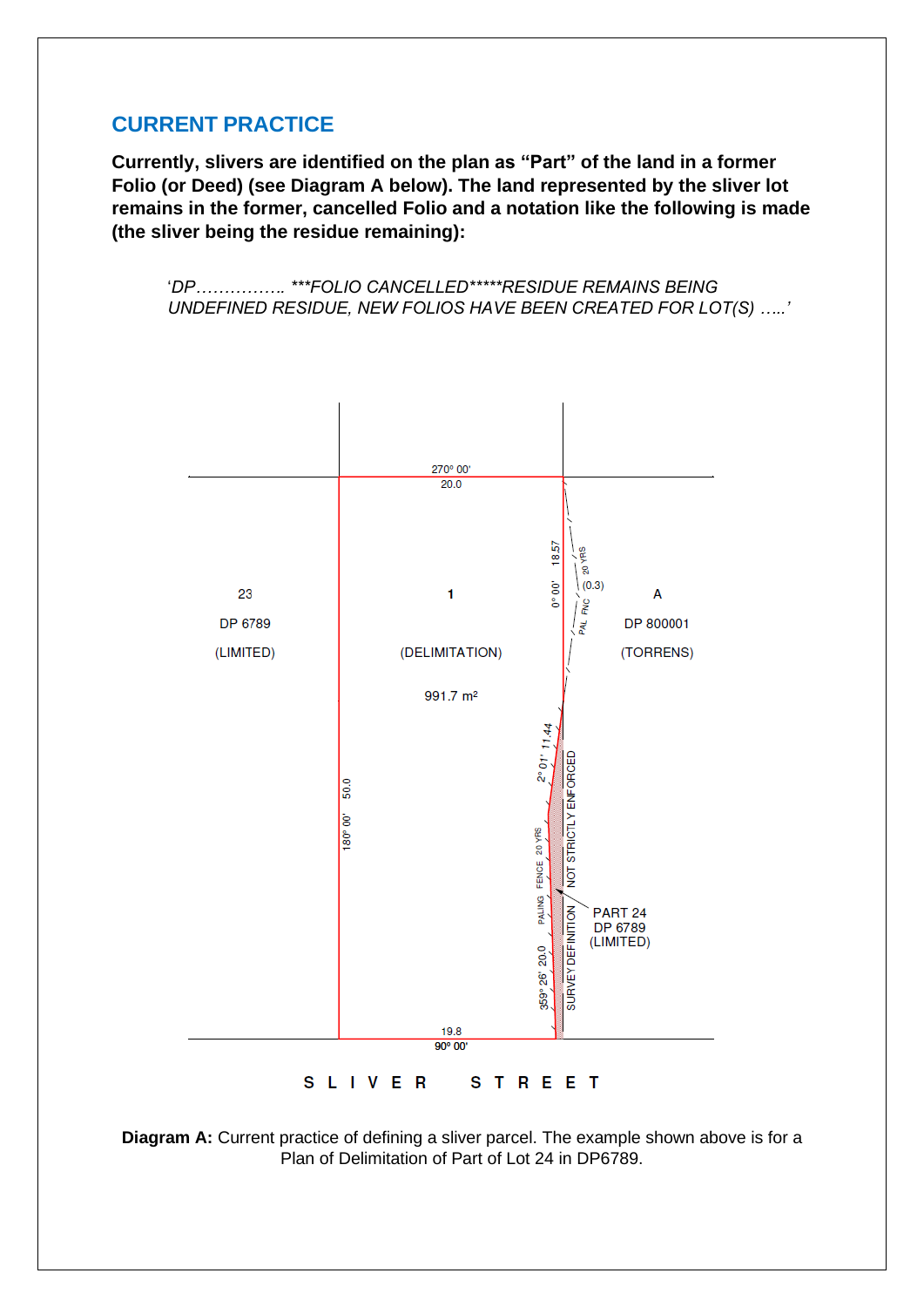# **NEW PRACTICE**

**The new practice aims to:**

**1. Prevent wherever possible the sliver being created, left unclaimed or unidentified:**

#### o **Consent of adjoining owner:**

**A delimitation plan, or plan of subdivision, consolidation or redefinition that includes delimitation, must deal with the whole of the land in the Deed. The survey should not be restricted only to the internal occupations without resolving or considering the status of the land between occupations and the Deed boundary (the sliver).**

**This should include an attempt by the owner/developer of the subject land to deal with any potential sliver situation prior to lodging the plan. For example, by obtaining the consent of the adjoining owner(s) in possession of the sliver for the whole of the land in the Deed to be included in the delimitation lot(s). (That is, the adjoining owner foregoing any claim to land occupied).**

➢ **Note: Nothing in this document prevents a surveyor lodging a plan of subdivision of the subject land with the adjoining land (together with relevant Transfers) to create a new boundary along the line of occupations.** 

#### o **New practice where sliver unavoidable:**

**If the sliver cannot be dealt with prior to lodgment of the delimitation plan with NSW LRS, it must be identified as a separate, fully dimensioned lot (including area) in the new plan (see Diagram B below). The sliver lot(s) are created for identification purposes only. The surveyor will include the following statement on the plan to clearly indicate the creation of a sliver lot and the purpose for its creation:**

### **"***LOT X CREATED FOR IDENTIFICATION PURPOSES ONLY. NOT A CURRENT LOT FOR THE PURPOSES OF S.7A CONVEYANCING ACT 1919.***"**

**As part of the attempt to deal with potential sliver lots prior to plan lodgment, and to facilitate the prompt registration of the plan, a simple proforma document can be completed by an adjoining owner in possession indicating their intention to maintain their interest in the occupied land. On provision of this document, NSW LRS will correspond with the adjoining owner and inform them on how to pursue a possessory claim. If this form is provided at the time of lodgment, then, subject to any**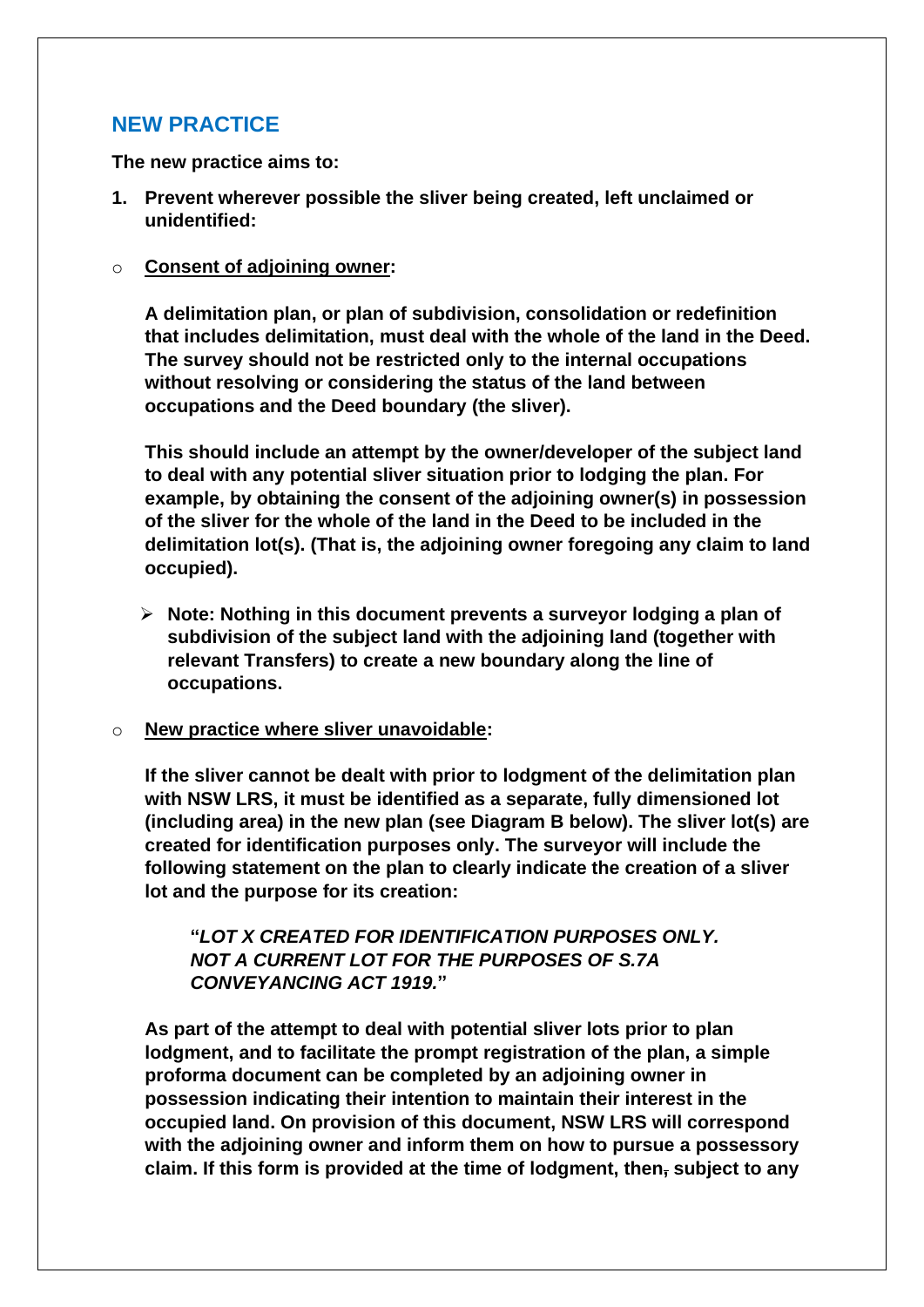**other requirements and/or requisitions, the plan will proceed to registration without delay.** 

**Where no such document is provided, and there is potential for a silver lot to be created, registration of the plan will await NSW LRS first sending a notice to the adjoining owner in possession. If, in response, an adjoining owner indicates no interest in the sliver, NSW LRS will direct the surveyor to amend their plan to include the whole of the land in the Deed in the delimitation lot(s), with removal of the sliver lot(s). In these circumstances, a further statutory notice (under s.196AA** *Conveyancing Act 1919***) will be sent to the adjoining owner prior to the registration of the amended plan.**



**Diagram B:** Proposed practice for defining a sliver parcel